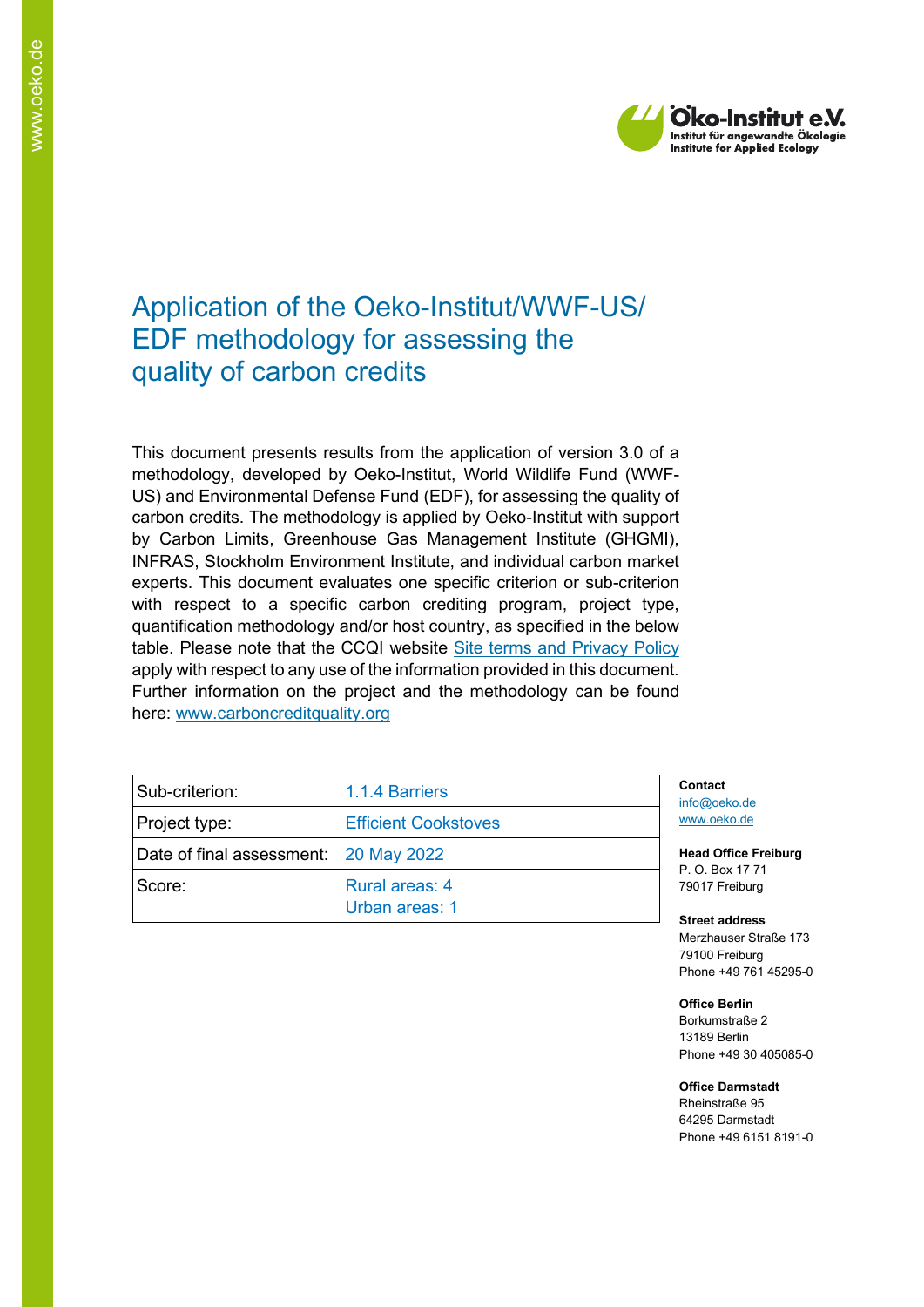# **Assessment**

#### **Relevant scoring methodology provisions**

The scores are applied as follows:

Some mitigation activities are financially viable but still face other obstacles such as information deficits or capacity constraints that hinder their implementation. In some instances, the institutional set-up of carbon crediting projects and the issuance of carbon credits can help to overcome these barriers. The methodology therefore employs an expert judgment on the likelihood that barriers prevent the implementation of a project type and that these barriers indeed can be overcome through the incentives of carbon credits. In arriving at this judgment, the aspects in the following should be evaluated:

#### **Question**

Does the project type face considerable non-financial barriers that can be identified in an objective and verifiable manner?

Is it possible to produce objective and verifiable evidence that the identified barriers are unique to the project type and do not apply to alternatives?

Is the market uptake of the technology underpinning the project type low although it is financially viable/competitive?

Can the barriers for this project type not be mitigated by additional financial means (and hence be assessed through the investment analysis)?

Is it possible to produce objective and verifiable evidence that carbon credits are indeed decisive for overcoming the barrier and does the incentive of carbon credits matches the strength of the barrier? (Note that this criterion can be assessed by analyzing the ΔIRR in the analysis of financial viability. The higher the Delta IRR is in relation, the more likely it may be that the revenues from the carbon credits are help overcoming the barriers.)

|                                                                                                                                                                                                                                                                                                                                                                 | <b>Score</b> |
|-----------------------------------------------------------------------------------------------------------------------------------------------------------------------------------------------------------------------------------------------------------------------------------------------------------------------------------------------------------------|--------------|
| It is very likely that barriers prevent the implementation of this project type and that the<br>incentives through carbon credits will overcome these barriers.                                                                                                                                                                                                 | 5            |
| It is very likely that barriers prevent the implementation of this project type and it is likely that<br>the incentives through carbon credits will overcome these barriers. OR<br>It is likely that barriers prevent the implementation of this project type and it is very likely that<br>the incentives through carbon credits will overcome these barriers. | 4            |
| It is likely that barriers prevent the implementation of this project type and that the incentives<br>through carbon credits overcome these barriers.                                                                                                                                                                                                           | 3            |
| It is likely that barriers prevent the implementation of this project type, but it is uncertain that the<br>incentives through carbon credits will overcome these barriers.                                                                                                                                                                                     | 2            |
| It is likely that barriers do not prevent the implementation of this project type and that the<br>incentives through carbon credits do not help the project to overcome these.                                                                                                                                                                                  | 1            |

Note that the application of this sub-criterion is optional. This sub-criterion should be used in combination with the sub-criterion on *financial attractiveness*. It may function as an additional criterion for activities where the assessment of the financial attractiveness has shown a high financial attractiveness even without carbon credits.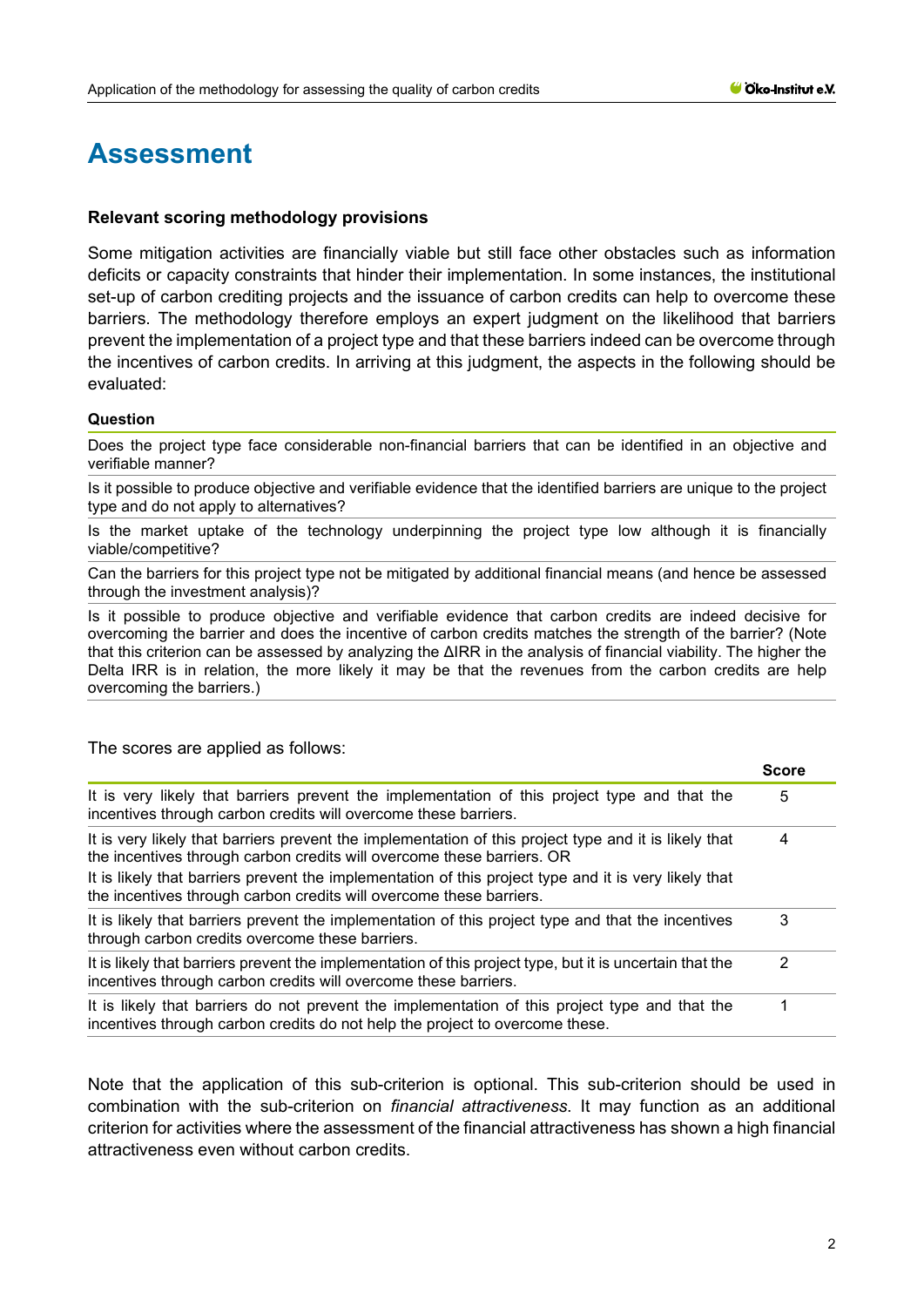#### **Information sources considered**

- 1 Cames, M., Harthan, R. O., Fussler, J., Lazarus, M., Lee, C. M., Erickson, P. and Spalding-Fecher, R. (2016). *How Additional Is the Clean Development Mechanism? Analysis of the Application of Current Tools and Proposed Alternatives*. CLlMA.B.3/SERl2013/0026r. Prepared for DG Clima by Oko-Institut, INFRAS, Stockholm Environment Institute (SEI), Berlin. [https://ec.europa.eu/clima/sites/clima/files/ets/docs/clean\\_dev\\_mechanism\\_en.pdf](https://ec.europa.eu/clima/sites/clima/files/ets/docs/clean_dev_mechanism_en.pdf)
- 2 Lambe, F., Jürisoo, M., Lee, C. and Johnson, O. (2015). Can carbon finance transform household energy markets? A review of cookstove projects and programs in Kenya. *Energy Research & Social Science*, 5. 55–66. DOI: [10.1016/j.erss.2014.12.012](https://doi.org/10.1016/j.erss.2014.12.012)
- 3 Clean Cooking Alliance (2019). *Clean Cooking Industry Snapshot: An Inaugural Report on Sector Investment and Innovation*. Clean Cooking Alliance. [https://www.cleancookingalliance.org/reports/2019-Clean-Cooking-Industry-Snapshot/2019-](https://www.cleancookingalliance.org/reports/2019-Clean-Cooking-Industry-Snapshot/2019-Clean-Cooking-Industry-Snapshot.html#page=1) [Clean-Cooking-Industry-Snapshot.html#page=1](https://www.cleancookingalliance.org/reports/2019-Clean-Cooking-Industry-Snapshot/2019-Clean-Cooking-Industry-Snapshot.html#page=1)
- 4 Adane, M. M., Alene, G. D., Mereta, S. T. and Wanyonyi, K. L. (2020). Facilitators and barriers to improved cookstove adoption: a community-based cross-sectional study in Northwest Ethiopia. *Environmental Health and Preventive Medicine*, 25(1). 14. DOI: [10.1186/s12199-](https://doi.org/10.1186/s12199-020-00851-y) [020-00851-y](https://doi.org/10.1186/s12199-020-00851-y)
- 5 Mamuye, F., Lemma, B. and Woldeamanuel, T. (2018). Emissions and fuel use performance of two improved stoves and determinants of their adoption in Dodola, southeastern Ethiopia. *Sustainable Environment Research*, 28(1). 32–38. DOI: [10.1016/j.serj.2017.09.003](https://doi.org/10.1016/j.serj.2017.09.003)
- 6 Donofrio, S., Maguire, P., Zwick, S. and Merry, W. (2020). Voluntary Carbon and the Post-Pandemic Recovery. Ecosystem Marketplace.

#### **Assessment outcome**

The project type is assigned a score of 4 for projects implemented in rural areas and 1 for projects implemented in urban areas.

#### **Justification of assessment**

This assessment is applied to the following project type: "Distribution of energy efficient fuel wood or charcoal cookstoves to households or institutions (e.g. schools), thereby replacing the use of less energy efficient fuel wood or charcoal cookstoves."

#### *Existence of non-financial barriers*

Typical barriers to efficient cookstove projects identified in the literature (Sources 2-4) include the following:

- Household poverty (especially in rural areas), making efficient cookstoves unaffordable even in circumstances where microfinance options are available
- Lack of affordability of, or access to, fuels used in efficient stoves (e.g., charcoal) compared to baseline alternatives (e.g., fuelwood) – especially in rural areas
- Lack of incentives for households to improve fuelwood-use efficiency given that it is a non-priced ("free") fuel – primarily a rural barrier, since urban households more frequently already use purchased charcoal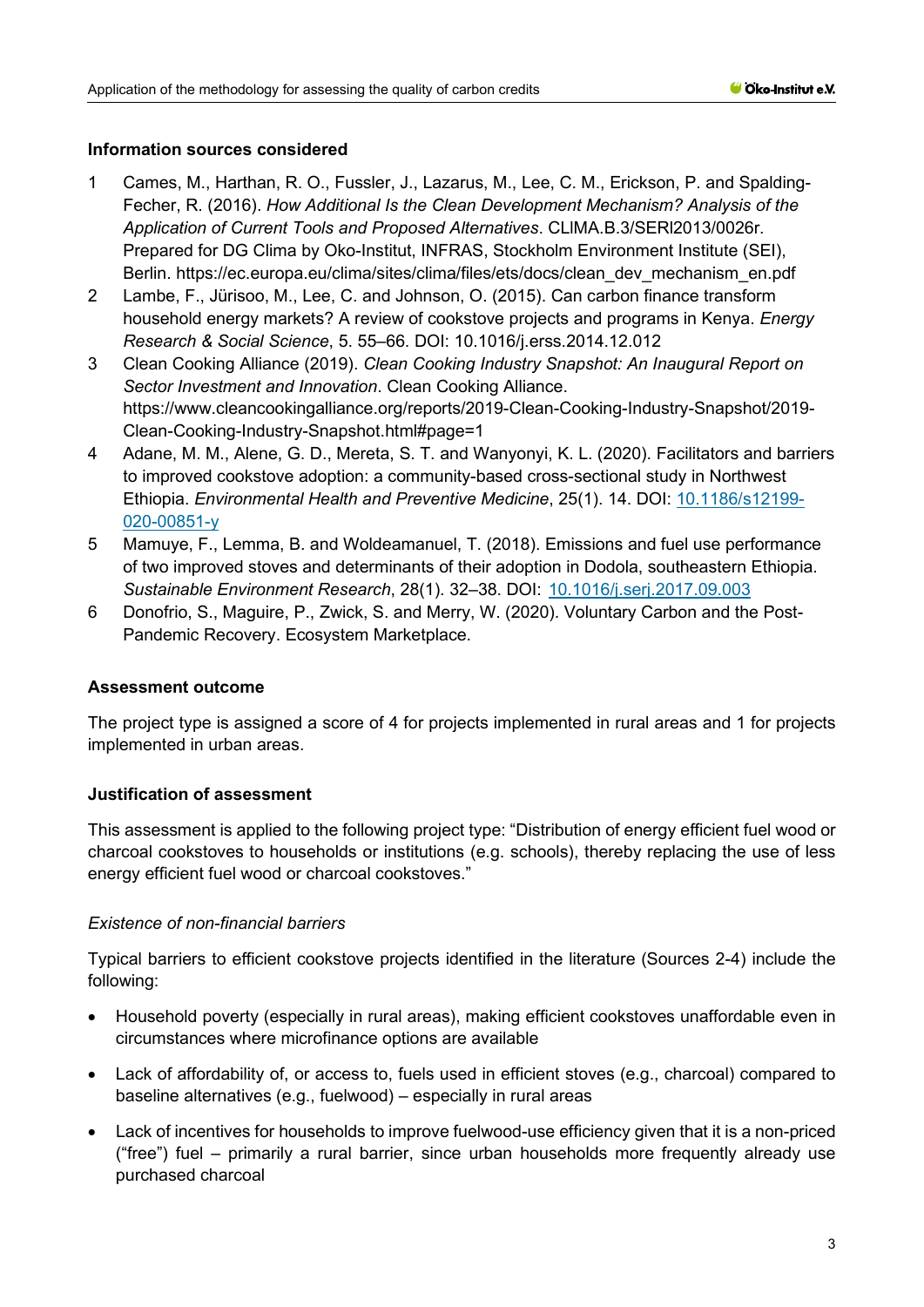- Household unfamiliarity with efficient cookstove technologies along with incompatibility with household needs in some cases – both of which may have led to past failures and ongoing consumer scepticism
- Higher cost of efficient cookstoves compared to less efficient alternatives
- High upfront capital costs for project proponents combined with lack of access to credit / working capital

Overall, it is very likely that the use of efficient cookstoves thus faces significant barriers, at least in rural areas.

## *Application of the barriers to the project type and not to alternatives*

The barriers identified above typically apply to improved cookstoves with a higher efficiency but not to the use of traditional cook stoves, such as a simple three stone stove. The latter is available for free and is traditionally used in many areas and thus does not face barriers for its use.

## *Market uptake of efficient cookstoves*

Both Lambe et al (2015) and Adane et al (2020) (Sources 3 and 4) indicate significant differences between rural and urban areas in the market uptake of efficient cookstoves in the absence of carbon revenues. For example, in a study of primarily rural households in Northwest Ethiopia, Adane et al found the adoption rate for clean cookstoves was around 12%. By contrast, a separate study of efficient cookstoves in an urban area (Dodola) of south eastern Ethiopia found an adoption rate of 75% (Source 5). The Adane et al study primarily cites Northwest Ethiopia's rural geography as the reason for this difference, although it notes that other factors – including broader geographic and cultural factors – might explain the low adoption rates in Northwest Ethiopia as well. Even in urban areas of developing countries, however, use of efficient cookstoves is not universal (Sources 3 and 4). These findings suggest that market penetration is either quite low in the absence of carbon revenues (rural areas), or lower than might be expected based on the financial and health benefits that accrue to clean cookstove users (all areas). Market penetration varies significantly, however, based on a range of factors, with large observed differences between urban and rural locations.

#### *Overcoming of barriers through carbon credits*

Lambe et al. (Source 3) conclude that "carbon finance can help build a vibrant market for improved cookstoves by attracting international actors and technologies, helping establish standards for monitoring stoves and facilitating better follow-up and after-sales support" (Source 1). They cite project developers who claim carbon revenue allow them to (1) subsidize cookstoves or provide them free of charge; and (2) "cover operational costs, including maintenance and replacement of stoves, training of cookstove users, outreach and marketing to households, microcredit systems and distribution." The latter options in particular indicate how carbon revenues could be used to overcome what are essentially non-financial barriers.

The available information suggests that carbon credit revenues could indeed be important for overcoming the identified barriers. Carbon credit revenues would allow to significantly subsidize the sale of efficient cookstoves or even to distribute them for free, depending on the type of cookstove and the carbon credit prices. Subsidization seems likely to be profit-maximizing given that carbon revenue would typically be much higher than average cookstove margins. As reported by the Clean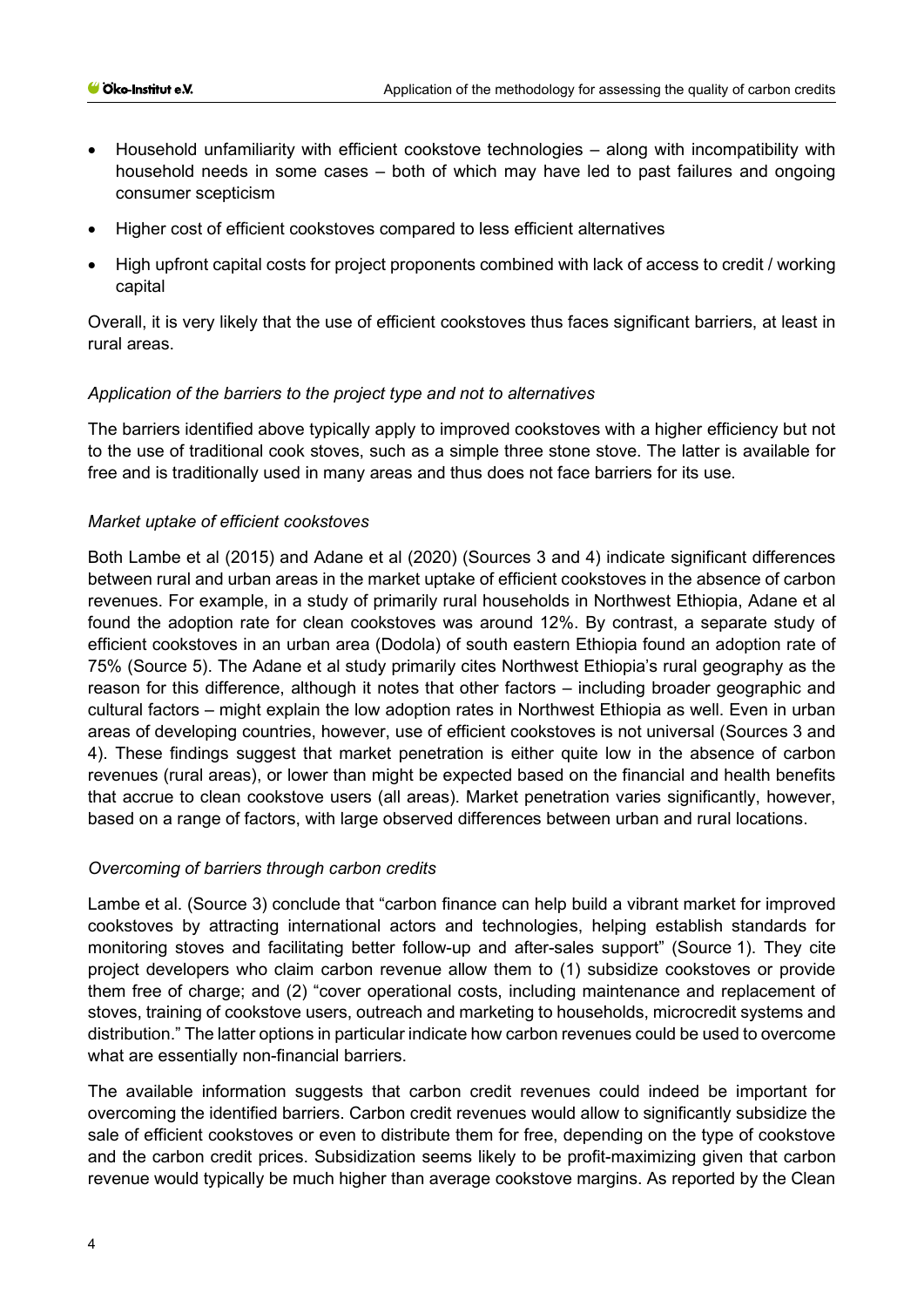Cooking Alliance, for example, typical margins on cookstove units are around USD 9-12, whereas each cookstove could generate 1-3  $tCO<sub>2</sub>e$  reductions per year under most methodologies. At an average sales price of nearly USD 4 per carbon credit (Source 4), this would easily exceed per-unit profit margins, leading to a profit-maximizing strategy that seeks to boost sales volumes through subsidization (thereby generating additional profits and carbon revenues). If that is the case, then reducing or removing carbon revenues would likely make it difficult to sustain pre-collapse sales volumes. For projects or programmes that use carbon revenues to not only subsidize sales but also fund outreach, training, and maintenance activities, the carbon credit revenues may have an even higher impact in overcoming the barriers.

Another possible scenario, however, is that the projects would, without carbon credit revenues, have been implemented differently, selling fewer stoves at retail rates, leveraging microfinance options, and possibly targeting a different geographic location. Many manufacturers may also receive grant support. On the other hand, they may target those markets with the fewest barriers, such as higherincome urban residents using purchased charcoal for fuel (Lambe et al. 2015). Projects in these markets are more likely to leverage microfinancing to sell stoves at retail prices. By contrast, a significant number of CDM projects have targeted rural households for whom cookstoves are unaffordable and where financing options are unavailable, or ineffective at enabling uptake (Lambe et al. 2015).

This raises the question how carbon crediting affects the market uptake. Across all projects, it seems unlikely that the targeted households would not at all use efficient cookstoves. A more realistic scenario is that the carbon credits help accelerate the uptake of efficient cookstoves. This is not accounted for in the underlying quantification methodologies which assume that no efficient cookstoves would be used in the baseline scenario.

#### *Conclusion*

Overall, the available information suggests that important barriers exist for the establishment of programs or business ventures that would distribute or sell efficient cookstoves – especially in rural areas – and that carbon credits can be an important vehicle to overcome these barriers. In practice, it seems likely that the sale and use of efficient cookstoves is accelerated through these kinds of programs or business ventures, but not that efficient cookstoves would not at all be used by the targeted households. In general, existing market penetration of efficient cookstoves is comparatively higher in urban areas, providing less potential in urban settings for additional mitigation associated with these kinds of projects.

For this project type, the score for this criterion depends on whether a project is implemented to serve urban or rural households in developing countries:

- If implemented in rural areas of developing countries, a score of 4 may be warranted, since here non-financial barriers would seem to be very likely, with a strong likelihood that carbon revenues could overcome those barriers (to support both subsidized distribution and outreach, training, and follow-up to ensure uptake).
- If implemented in urban areas, a score of 1 may be warranted. It is in these areas where "business as usual" purchase of efficient cookstoves is most prevalent, and the primary barrier to greater adoption is typically access to microfinance (as opposed to non-financial barriers like lack of knowledge or familiarity). Carbon revenues could in principle serve to